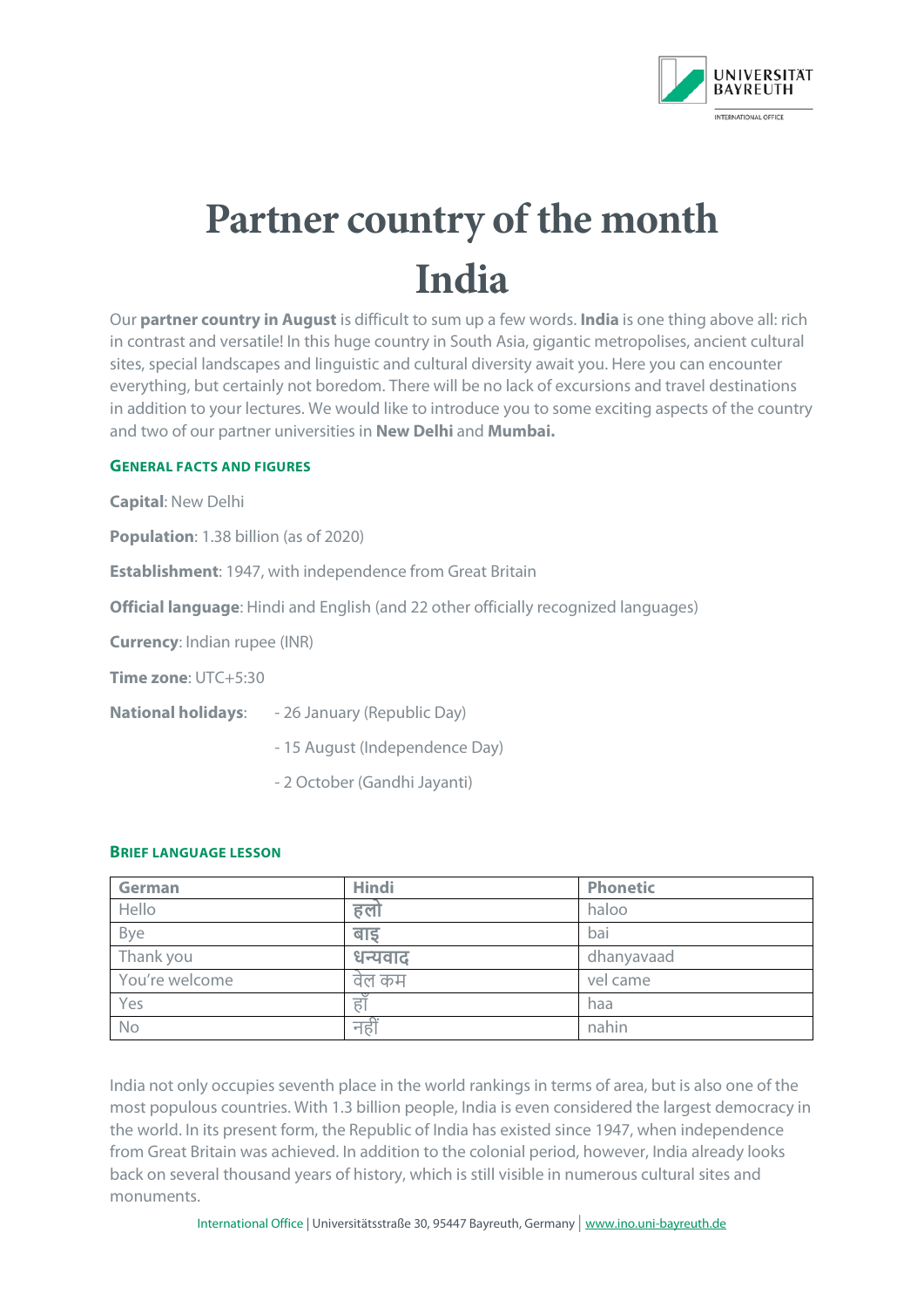



**Geographically, India has a lot to offer: In the north,** 

the Himalayan mountains rise into the sky; in the south, the country is bordered by the sea. Sandy beaches, mountains, deserts and densely forested swamplands lie here next to densely populated metropolitan regions. The Indian north has a subtropical climate, whereas the south is more tropical. Throughout India, temperatures are pleasant even in winter, so your winter jacket can stay in your closet in Germany. The monsoon season, which begins in the late summer months, brings almost the entire annual precipitation. The scenic diversity of India is the habitat of many different animals. Famous are above all the Indian elephant, the endangered Royal Bengal tiger, leopards, water buffaloes and monkeys, which can sometimes stray into the cities.

In India's metropolises, many people come together who are very different culturally, linguistically and religiously. India's cities are known for this colorful coexistence. Hindi is the official language of India, but local authorities and regions have numerous other official languages. English, as the second official language, offers an easy way to communicate, for example in education. In the cities, millennia-old buildings meet modern neighborhoods and colorful bazaars. With the Taj Mahal, a 17th century tomb, you can even marvel at one of the seven wonders of the world! Many festivals accompany you through the year, for example the famous Holi festival. This is a Hindu spring festival, where people sprinkle each other with bright colors.

If you want to explore the different corners of the country, you can either take a domestic flight or take the night train. This is not only a cheaper option, but also allows you to get to know the country on the train route and get in touch with new people.

#### **NEW DELHI**

Strictly speaking, New Delhi refers only to the government part of the city built in 1911 by the British colonial government, which is part of the Delhi metropolis. At that time, New Delhi was supposed to replace the capital Calcutta and is still the seat of the Indian government, the parliament and important courts. The core of New Delhi is the government district located around Connaught Place. To be distinguished from this is Old Delhi, which can be recognized by the old city wall. The famous fort and palace complex from the Mughal Empire, the Red Fort, can be found in Delhi. In everyday language, New Delhi and Delhi are not so clearly distinguishable.

Today, the Delhi metropolitan region is one of the largest urban regions in the world, with a population of 28 million. New Delhi is located in the northern interior of the country on the Yamuna River. Here, colonial, traditional and modern buildings lie very close together. The newer part is sprawling and rather symmetrically arranged, while the old part has many small alleys with colorful bazaars. New Delhi is also home to the National Museum, which brings together India's culture and history under one roof, or the Gandhi Smriti, a museum about Mahatma Gandhi, the leading figure in the Indian independence movement. The Taj Mahal in Agra is nearby.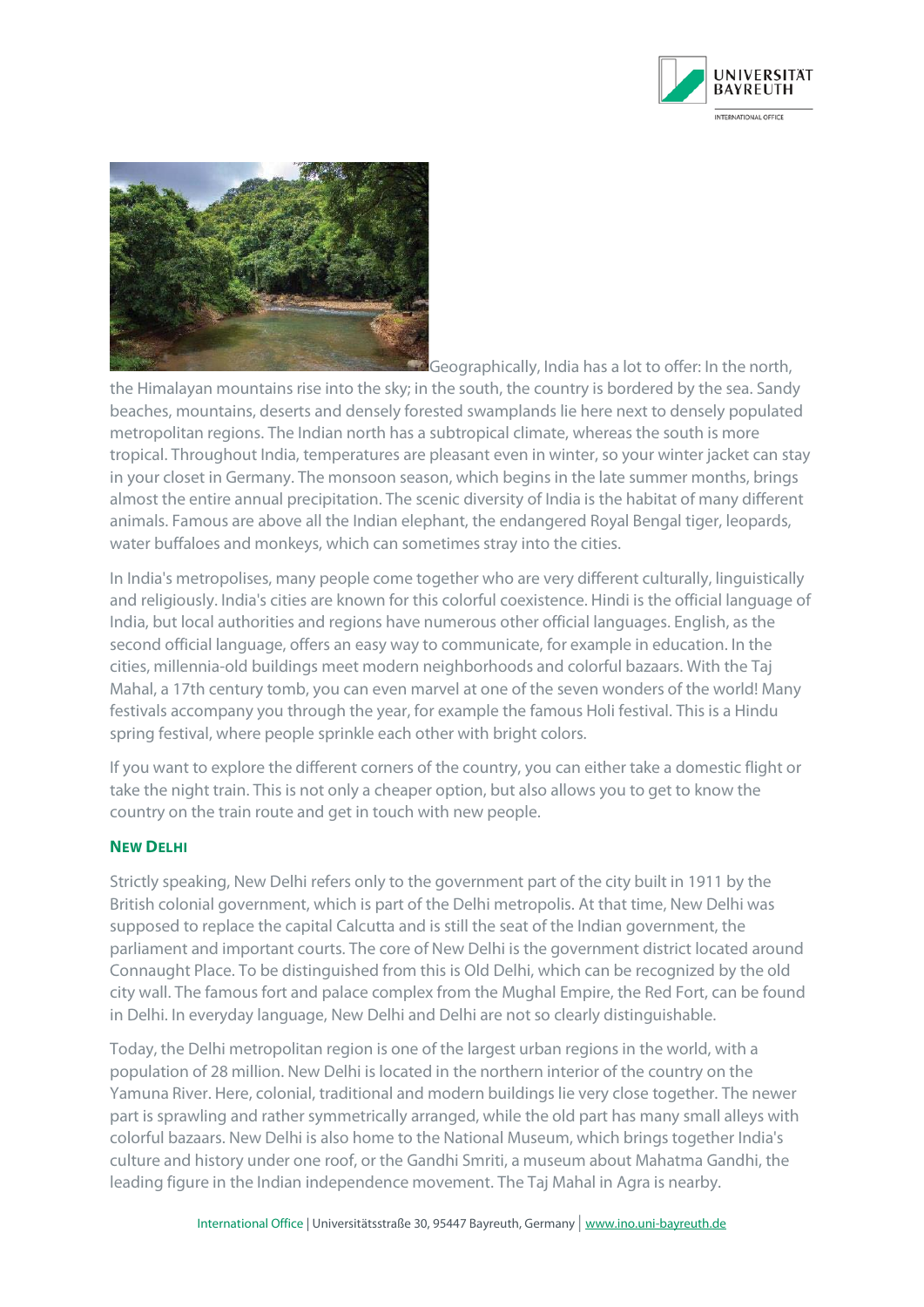

## **Jawaharlal Nehru University**

At Jawaharlal Nehru University you can get to know the capital region up close. It is located in the south of the capital and is well connected to transport. JNU is considered India's leading university and has a good international reputation. It was founded in 1966. The university places particular emphasis on encouraging students to develop their own creative ideas.



JNU is divided into a large number of "schools" and "centres", which are dedicated to a specific area, but are strongly networked among themselves and exchange information. The semester here can be quite different than in Germany, because there is not so much emphasis on a major final exam, but rather on a constant learning process, which is associated with small assignments during the semester.

There are dormitories called hostels, which not only provide accommodation, but also create a nice living atmosphere among students with common rooms and sports facilities. There are many cultural clubs at the university, for example the Film Club or the Drama Club. They organize different events for students, for example the International Yoga Day. In this **gallery** you can get an insight into them.



International Office | Universitätsstraße 30, 95447 Bayreuth, Germany | [www.ino.uni-bayreuth.de](http://www.ino.uni-bayreuth.de/) You can get to know JNU [here in t](https://jnu.ac.in/sites/default/files/film_documentory.html)he info video or take a virtual tour of the campus.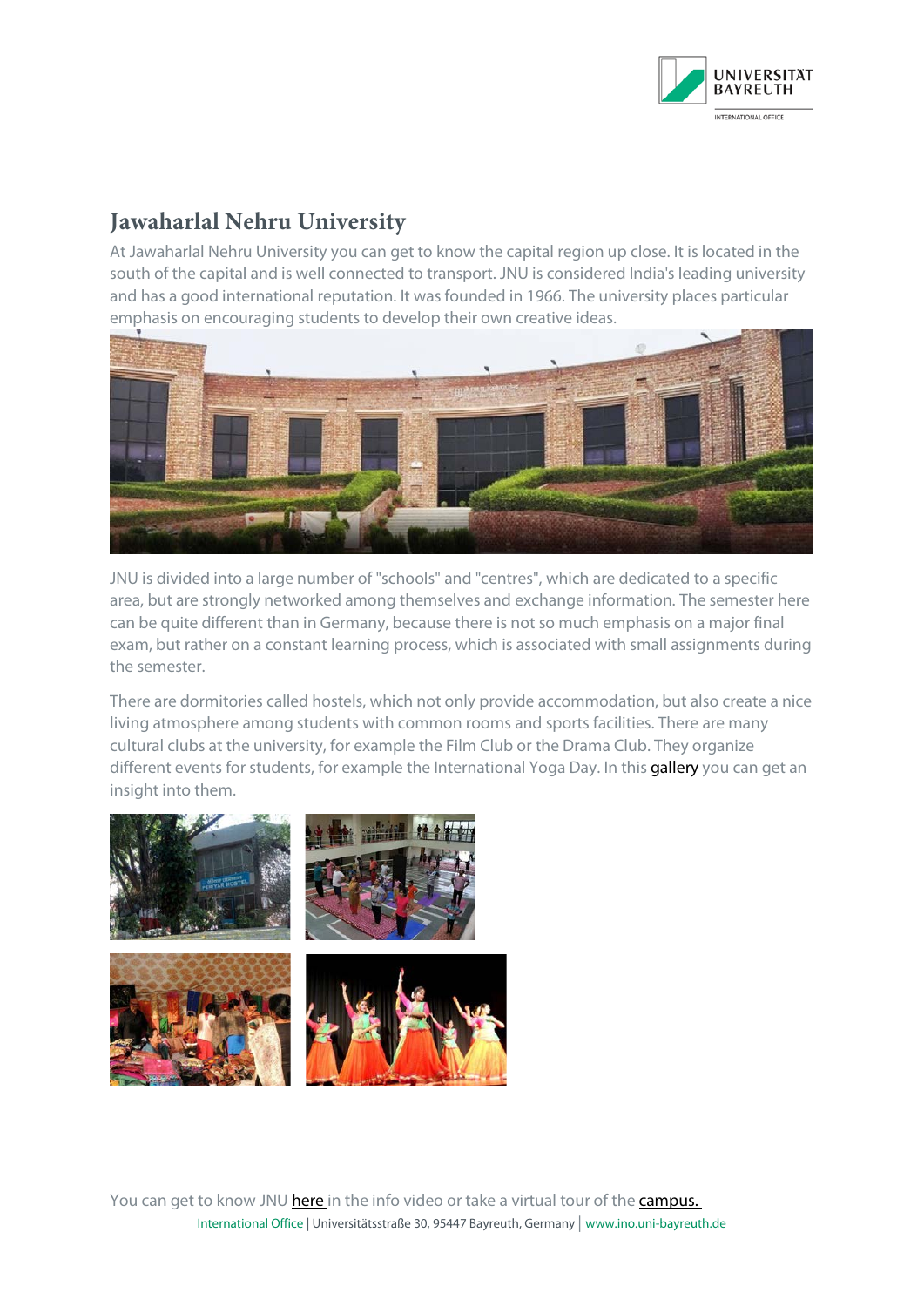

#### **MUMBAI**

Mumbai is the capital of the Indian state of Maharashtra and, with its important port, the economic centre of the country. The city itself is home to 12.5 million people, and many more live in the larger metropolitan region. Mumbai is located on the island of Salsette off the west coast of India, and the city centre lies directly on the Arabian Sea, where Mumbai's popular city beach awaits.

Due to colonial influences from Portugal and Great Britain, Mumbai was known as Bombay for a long time. In 1996, however, the original name was restored. The city's long history can be observed in the varied cityscape, which is characterized, for example, by British-influenced but traditional Mughal architecture.



The linguistic and cultural diversity of the people in Mumbai makes the city an important venue for Indian culture and music. Many Indian artists, musicians and dancers come to the city and perform its many bars and clubs. There are many museums and interesting buildings, bazaars and colorful neighborhoods in Mumbai. Worth a trip are the Elephanta Caves located just outside on Elephanta Island, which are also a UNESCO heritage site. These caves are a place of worship dedicated to the Hindu god Shiva. Here you can see countless sculptures and figures - also in elephant form.

### **Indira Gandhi Institute of Development Research**

The Indira Gandhi Institute of Development Research, named after former politician Indira Gandhi, is a research institute focusing on development studies. It was founded in 1986 as a research institute and has since evolved into a small campus university with a few hundred students and faculty.